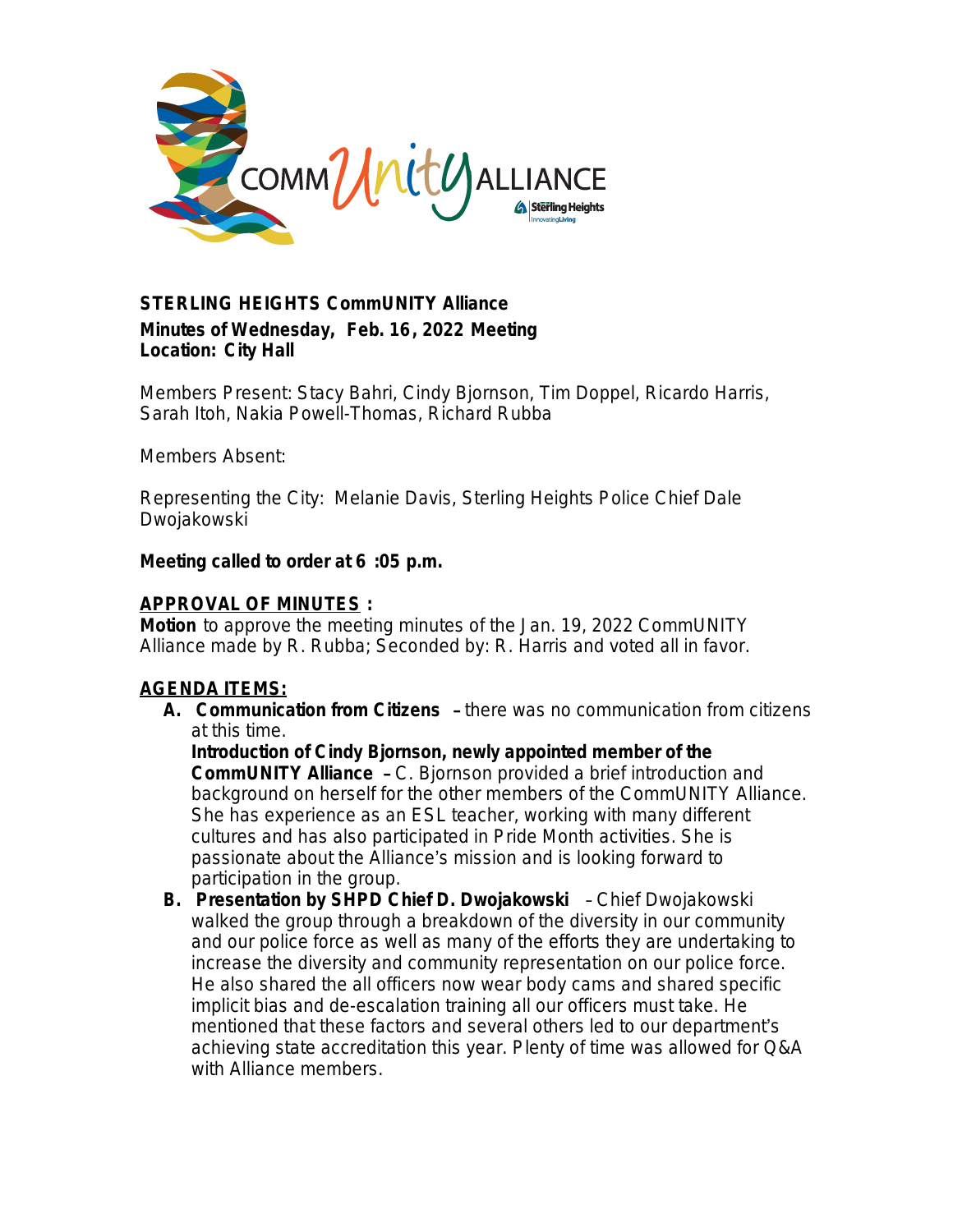- **C. Recap of Strategic Planning Presentation**  S. Bahri and R. Harris recounted their experience presenting the Alliance's strategic plan to City Council at the Jan. 25 Strategic Planning session. They both said it was a positive experience, and they were very interested to see the proceedings. M. Davis noted that City Council was impressed with the group's plan and had a lot of positive feedback regarding the commission video that R. Harris and R. Rubba participated in. She noted this video will be used for commission recruitment in the future and thanked everyone for volunteering their time toward these efforts.
- **D. Recap of Recent Activities** M. Davis reminded the group that the Cultural Exchange is taking place on March 11 at the Community Center and if anyone was interested in staffing a table that night to let her know so a table could be reserved. She noted we have a CommUNITY Alliance banner and other materials we can produce for the group to distribute at the table. M. Davis also noted that we have a blind resident who is interested in becoming involved with the Alliance and perhaps could help volunteer at one of the upcoming planned activities where he can interface with residents to share the challenges of living in our community with a physical limitation. She will be calling him with additional information in the coming days and report back to the group with updates.
- **E. Assign Tactics and Create Deadlines** M. Davis recommended forming smaller groups to tackle each of the three main buckets of our strategic plan (Education, Inclusion and Leadership) in between meetings in order to keep momentum. Several members voiced interest in being assigned to one of the three: R. Rubba and S. Bahri and N. Powell-Thomas expressed interest in Education, R. Harris and N. Powell-Thomas expressed interest in Leadership. Others will review and email M. Davis where they think they would be the best fit. In the interest of time, the group agreed to discuss specific assignments via email before the March meeting. The members will review the existing list of tactics and email M. Davis which ones they would like to be assigned. At the March meeting, the group can then identify any gaps that need to have volunteer support.

# **OLD BUSINESS:**

- A. M. Davis said she would review how to handle elections in light of Lea Mitchell's (former chair) resignation from the group. She will report back at the March meeting.
- B. M. Davis confirmed that the group is still interested in having a guest presenter cover the City's recent DE&I efforts from an internal perspective. She will invite someone to cover this material at the March or April meeting.
- C. M. Davis reminded the group that Sterling Edge Awards will be coming soon, and if the group would like to sponsor a CommUNITY Alliance award, they should think about what criteria they'd want to use.